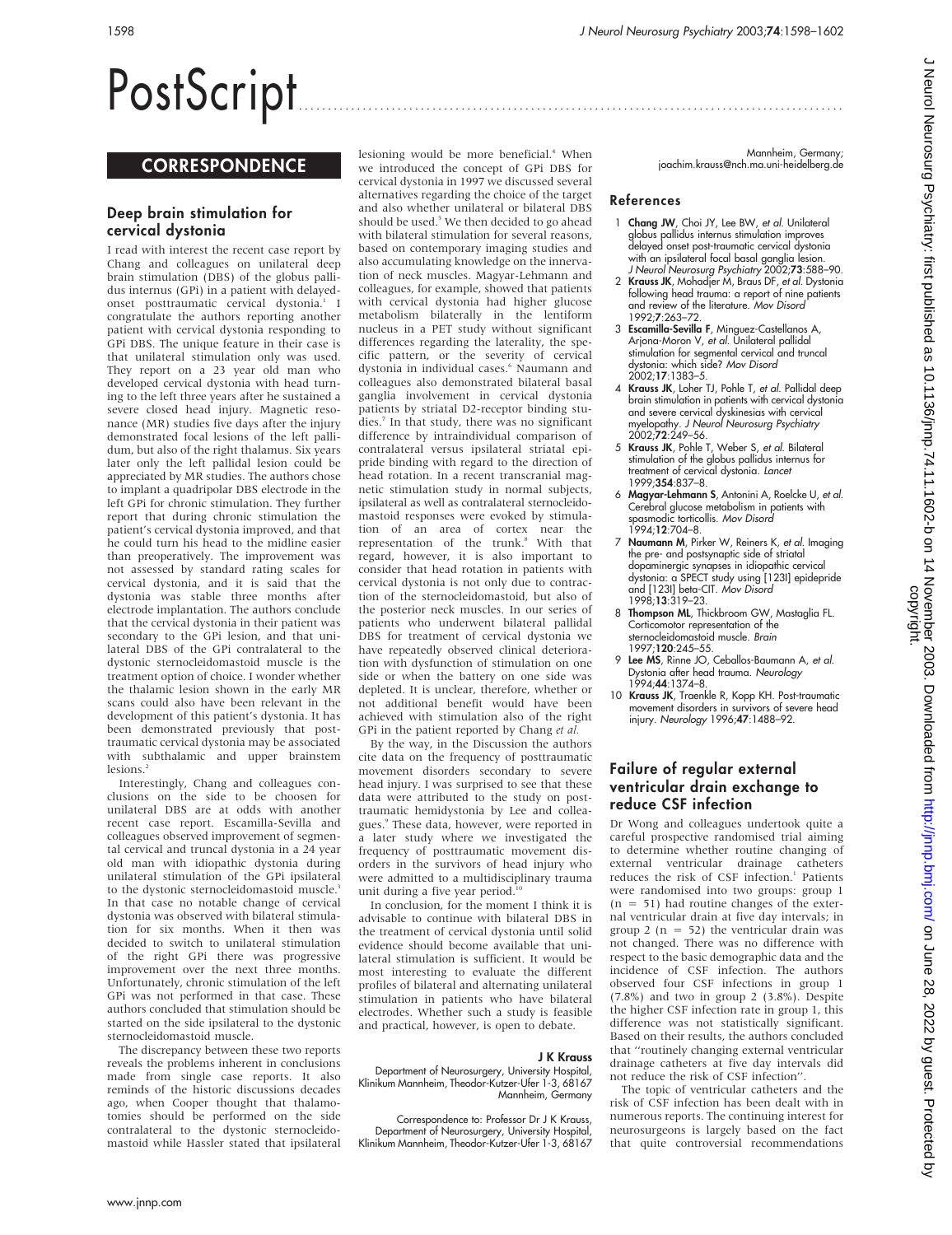In general, our experience with CSF infections is similar to that of Wong. We investigated which factors increase the incidence of CSF infections in a prospective study including 133 patients who underwent 152 surgical procedures for external CSF drainage.2 Assessed variables included basic demographic data, with special reference to the duration of surgery, diameter of the catheter used (5 F  $v$  10 F), distance of the subcutaneous tunnel between the burr hole and the cutaneous exit point, additional surgical procedures, and duration of CSF drainage.

In our study group we had a CSF infection rate of 4.5% per patient and 3.9% per surgical procedure. Whereas most of the variables assessed showed no statistically significant correlation with the incidence of CSF infection, interestingly we observed a close correlation between the length of the subcutaneous tunnel and the incidence of infection. In 83% of the patients with CSF infections the catheter was tunnelled subcutaneously for less than 5 cm, whereas in only 17% was the catheter tunnelled for more than 5 cm. This observation was associated with the fact that there was a higher incidence of CSF leakage through the cutaneous exit point with shorter tunnels despite correct operative management.

Taking into consideration that in the study by Wong et al, ''all the bacteria are common in the skin flora of patients in the intensive care unit'' and ''all infections occurred after day 10'' (mean 13 days), these findings strongly support our observation of increased CSF infections caused by secondary contamination rather than as by contamination during the catheter placement procedure.

In agreement with Dr Wong, we do not recommend routine replacement of the ventricular catheter, but based on our data we strongly recommend a sufficient length of subcutaneous tunnelling (5 cm or more) to reduce the risk of CSF infection, because despite efficient antibiotic treatment a CSF infection is still a serious complication and must be avoided.

I E Sandalcioglu, D Stolke Department of Neurosurgery, University of Essen, Hufelandstr 55, 45122 Essen, Germany

> Correspondence to: Dr I Erol Sandalcioglu; sandalcioglu@uni-esssen.de

#### References

- 1 Wong GKC, Poon WS, Wai S, et al. Failure of regular external ventricular drain exchange to reduce cerebrospinal fluid infection: result of a randomised controlled trial. J Neurol Neurosurg Psychiatry 2002;73:759-61.
- 2 Hellwig AG. Komplikationen externer Ventrikeldrainagen [Complications of external ventricular drainage]. Essen: University of Essen, 1998. [Doctoral thesis.]

## Authors' reply

We were pleased to see the above letter about the importance of tunnelling. Subgaleal or subcutaneous tunnelling of ventricular drains has been accepted since the late 1970s as a way of reducing ventriculostomy related CSF infections. In accordance with this concept, our protocol is to use a tunnel of 4 cm or more as necessary. It is gratifying to see recent confirmation of this in the correspondents' own series. Our own low CSF infection rate in the ''no change'' group (3.8%) in such a high risk group of patients further supports this concept.

There is still much debate on what constitutes the most favourable tunnel length. Some would advocate a short tunnel of 4.5 cm, whereas others prefer the tunnel to reach the lower chest or upper abdomen.<sup>1</sup> All of these documented series, including our own, had a low CSF infection rate of 3–4%, giving a long average duration of catheter placement of 11 to 18 days. In Khanna's series<sup>1</sup> the change to a long tunnel appeared to contain the infection rate, giving an average of 18.3 days for an indwelling catheter. In cases where a long duration of catheter placement is likely, conversion to a long tunnel may be advisable, both to reduce the infection rate and for convenience in mobilisation.

The concept used in our paper of relating the number of ventricular catheter insertions to the CSF infection rate concurs with earlier series<sup>2</sup> as well as that of the correspondent. It is important to investigate the possible pathogenesis and to consider viable means of achieving improved results. Results from our own data indicate that the source of infection is bacteria found in the patients' own skin flora. Regular changing of the catheter (which in theory should reduce the opportunity for colonisation leading to infection) has not only failed to reduce infection but may even have increased it. Tunnelling may be helpful in preventing colonisation from progressing to infection. Most infections appear to be caused by resistant skin flora introduced at the time of the procedure, despite the use of standard aseptic technique and prophylactic antibiotic cover. Regular audits to ascertain the MRSA status of both the intensive care unit and operating environment are therefore of great importance.

#### W S Poon, G K C Wong

Division of Neurosurgery, Prince of Wales Hospital, The Chinese University of Hong Kong, Shatin, Hong Kong; wpoon@surgery.cuhk.edu.hk

#### References

- 1 Khanna PK, Rosenblum ML, Roch JP, et al. Prolonged external ventricular drainage with percutaneous long-tunnel ventriculostomy. J Neurosurg 1995;83:791–4.
- 2 Rebuck JA, Murray KR, Rhoney DH, et al. Infection related to intracranial pressure monitoring in adults: analysis of risk factors and antibiotic prophylaxis. J Neurol Neurosurg Psychiatry 2000;69:381–4.

## Non-convulsive status epilepticus

In a recent article, Husain et al argue that severely impaired mental state, ocular movement abnormalities, and the patient's history could suggest a diagnosis of non-convulsive status epilepticus (NCSE), and then be a selection criterion for patients with impaired consciousness to undergo an urgent EEG recording.<sup>1</sup> However, our experience with 50 adult patients (12 men and 38 women, mean age 65.9 years) meeting the criteria for the diagnosis of NCSE<sup>2</sup> suggests that there are no peculiar clinical features characteristic of this condition. Twenty eight patients had absence status, 16 had complex partial status, and six had aphasic status; 11 had tonic-clonic seizures just before the onset of status, and eight had a history of chronic epilepsy. The

main clinical presentation of NCSE was aphasia (six patients), mutacism (two patients), psychiatric disturbances (four patients), delirium (34 patients), and stupor or coma (four patients). We feel therefore that all acute alterations of mental state or changes in behaviour from baseline for which no alternative explanation is available may raise a suspicion of NCSE and call for urgent EEG. In patients with known epilepsy presenting with prolonged confusion after convulsions, an urgent EEG is warranted to distinguish between postictal encephalopathy and generalised NCSE.

Kaplan<sup>3</sup> reported that the diagnosis of NCSE was initially missed in the emergency room when the behavioural or cognitive changes from baseline were ascribed to other causes, including intoxication, postictal encephalopathy, pre-existing psychiatric conditions, or mental retardation. In our study, the delay in diagnosis of NCSE ranged from three hours to 28 days, with a mean of three days. In two patients the diagnosis was delayed despite an emergency EEG, because of the lack of clear epileptiform features in the EEG abnormalities. A suspicion of NCSE is the most important clinical indication for performing an emergency EEG.4 Because of the different EEG patterns and the pleomorphic clinical features, a diagnosis of NCSE is only possible with an expert integration of EEG findings and clinical data, as emphasised by Niedermeyer and Ribeiro.

#### D Audenino, L Cocito, A Primavera Department of Neurosciences, University of Genova,

via De Toni 5, Genova 16132, Italy

Correspondence to: Dr Daniela Audenino; daudenino@inwind.it

#### References

- 1 Husain AM, Horn GJ, Jacobson MP, Nonconvulsive status epilepticus: usefulness of clinical features in selecting patients for urgent EEG. J Neurol Neurosurg Pychiatry 2003;74:189-91.
- 2 Kaplan PW. Nonconvulsive status epilepticus in the emergency room. *Epilepsia* 1996;**37**:643–50.
- 3 Kaplan PW. Assessing the outcomes in patients with nonconvulsive status epilepticus: NCSE is underdiagnosed, potentially overtreated, and confounded by comorbidity. J Clin Neurophysiol  $1999 \cdot 16.341 - 52$
- 4 Quigg M, Shneker B, Domer P. Current practice in administration and clinical criteria of emergent EEG. J Clin Neurophysiol 2001;18:162–5.
- 5 Niedermeyer E, Ribeiro M. Considerations of nonconvulsive status epilepticus. Clin Electroencephalogr 2000;31:192–5.

## Author's reply

The interest and comments of Audenino et al are greatly appreciated. In our paper, 48 patients who were suspected of being in NCSE were evaluated prospectively by neurology residents; the diagnosis of NCSE was later confirmed or ruled out on the basis of the patient's EEG. Remote risk factors for seizures (such as previous stroke, neurosurgery, significant head trauma), impaired mental status, and ocular movement abnormalities (sustained eye deviation, nystagmus, hippus) were found significantly more often in the NCSE group. The combined sensitivity of remote risk factors for seizures and ocular movement abnormalities was 100%; there was no patient in the NCSE group who did not have either of these findings.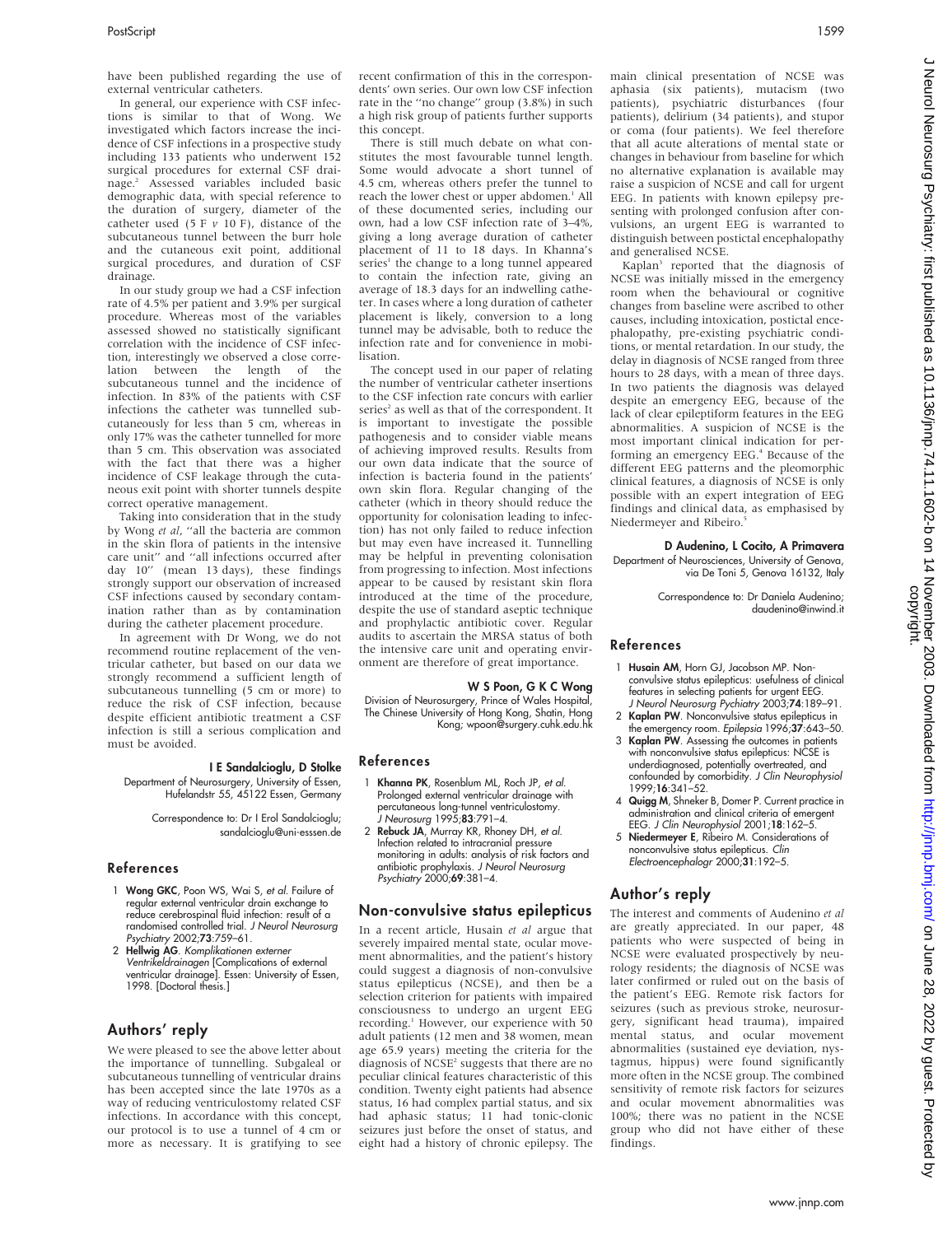Audenino et al present their series of 50 patients, all of whom met their criteria for NCSE. In their series, like ours, women outnumbered men. They note that there are ''no peculiar clinical features of NCSE.'' They also suggest that all alterations of behaviour for which there is no alternative explanation should be evaluated with an urgent EEG.

I agree that for all patients with an altered sensorium, NCSE should be considered as a possible diagnosis. Furthermore, there is general agreement that an EEG is required for the diagnosis of NCSE. In our study it was also noted that the presence of a metabolic or other type of encephalopathy did not necessarily imply exclusion of NCSE. Thus should urgent EEG be requested for all patients with altered mental status, regardless of comorbidities? No; this is impractical not only after working hours, but also during working hours in most hospitals. Therefore, we attempted to triage patients who should be getting an urgent EEG. This can be accomplished on the basis of the high sensitivity of the above findings. This high sensitivity should not be mistaken for high specificity; in fact the specificity was low. A valid criticism would be the low specificity, but our objective was not to find an alternative to EEG for the diagnosis of NCSE, but rather to triage those in need of one.

Another important difference between Audenino's series and our own is that ours was obtained prospectively. A prospectively obtained neurological history and examination is likely to be more detailed than information obtained retrospectively from a review of the clinical records. A history of remote risk factors for seizures and the presence of ocular abnormalities can be missed during an urgent neurological evaluation unless specifically sought.

I would like to emphasise again that the objective of this study was not to find alternatives to EEG in the diagnosis of NCSE, but rather to help select those who should have an urgent EEG. Performing an urgent EEG on every patient with alterations in mental status is not practical or possible in most institutions.

#### A M Husain

Box 3678, 202 Bell Building, Duke University Medical Center, Durham NC 27707, USA; aatif.husain@duke.edu

## Hemicraniectomy for large middle cerebral artery territory infarction: do these patients really benefit from this procedure?

Pranesh et al presented a series of 19 patients undergoing decompressive hemicraniectomy for large middle cerebral artery infarction with clinical and radiological signs of transtentorial herniation.<sup>1</sup> Among these, 10 patients (53%) suffered from a dominant hemisphere stroke. Neurological state was assessed according to the National Institutes of Health Stroke scale (NIHSS) initially and one week after surgery, and functional outcome at three months' follow up using the Barthel index (BI) and Rankin scale (RS). The mean NIHSS score improved from 20.5 before surgery to 10.5 postoperatively. At last follow up mean BI was significantly better in younger patients (60.7) than in older patients (41.3). The authors conclude that hemicraniectomy may be a useful procedure on patients with large middle cerebral artery infarction.

Recently we undertook a prospective nonrandomised study in 26 patients with decompressive hemicraniectomy for right sided middle cerebral artery infarction, analysing functional outcome (NIHSS, BI, RS) at one year of follow up.<sup>2</sup> In contrast to all previous reports, neuropsychological testing was also done, focusing on right hemisphere function (evaluation of visuospatial and visuoconstructive abilities, attention, spatial span, and self rated mood). In 18 surviving patients at the one year follow up the functional outcome was good or fair in nine (BI  $>$  75, RS 2–3), moderate in six (BI 30–70, RS 4), and poor in three (BI 0–25, RS 5). Thus only nine of 26 patients (35%) were functionally independent and needed no or only minimal assistance for daily life activities. As was shown previously,<sup>3</sup> age was identified as a significant and independent predictive factor on outcome, with better functional results in younger patients. Neuropsychological testing was possible in 14 patients, while four were too disabled to be evaluated. All patients showed profound attention deficits, and visuospatial and visuoconstructive deficits was observed in those with less formal education. These disturbances led to a substantial handicap for professional activities.

On the basis of our functional and particularly neuropsychological results in patients with isolated non-dominant middle cerebral artery infarction, we would strongly discourage hemicraniectomy in patients with left sided, dominant hemisphere or multiterritory infarction, as there is a significantly higher risk of dependency, hopelessness, and more severe neuropsychological deficits in such cases. In our opinion decompressive hemicraniectomy should be restricted to younger patients with non-dominant hemisphere infarction. The goal of the procedure is to operate on these patients in an early stage of the disease, before additional infarction had occurred as a result of local mass effect and herniation. Up to now, we have operated on 39 patients with middle cerebral artery infarction in our institution, but our experiences do not encourage to us to act with great enthusiasm.

Pranesh et al stated correctly that this surgical procedure can be undertaken safely, however, the main difficulty is in deciding to not operate on such patients, despite the simplicity of the surgical procedure.

I E Sandalcioglu, B Schoch, F Rauhut Universitatsklinikum Essen, Neurochirurgische Klinik, Hufelandstr 55, 45122 Essen, Germany

> Correspondence to: Dr I E Sandalcioglu; sandalcioglu@uni-essen.de

#### References

- 1 Pranesh MB, Dinesh Noyak S, Mathew V, et al. Hemicraniectomy for large middle cerebral artery territory infarction: outcome in 19 patients. J Neurol Neurosurg Psychiatry 2003;74:800–2.
- 2 Leonhardt G, Wilhelm H, Doerfler A, et al. Clinical outcome and neuropsychological deficits after right decompressive hemicraniectomy in MCA infarction. J Neurol 2002;249:1433–40.
- 3 Holtkamp M, Buchheim K, Unterberg A, et al. Hemicraniectomy in elderly patients with space occupying media infarction: improved survival but poor functional outcome. J Neurol Neurosurg Psychiatry 2001;70:226–8.

#### Authors' reply

The points raised by Sandalcioglu et al are well taken. It was considered justified to undertake decompression even on the dominant side because, if such patients were left with a severe disability, the excellent family support system in India would be available. We do agree that the quality of life is poor after such a decompression. However, the recovery of speech function in our patients has been remarkable, apart from saving their lives which was the patients' relatives' wish.

#### M B Pranesh, B Prakash

11, 5th street, Tatabad, Coimbatore-641 012, India; prakashneuro@yahoo.co.in

# BOOK REVIEWS

## Psychiatric genetics and genomics

Edited by Peter McGuffin Michael J Owen, and Irving J Gottesman. Published by Oxford University Press, Oxford, 2002, pp 472, £65.00. ISBN 0-19-263148-9

At all turns we can less and less speak of medicine without qualifying it with the term molecular. Our genetic underpinnings and their consequences have assumed their rightful place as extremely important factors in the pathophysiology of most disease—in fact it sometimes seems nearly all disease. In (arguably) the current bible of molecular medicine,<sup>1</sup> Barton Childs argues, to my mind convincingly, that the future general textbook of medicine will move even further away from the traditions of Osler and firmly towards Garrod. Disease becomes incongruence between variable homeostatic mechanisms and the internal and external environments. At the centre is biochemical individuality and its molecular counterpart mutation. Proteins (and the genes that drive their production) are ubiquitous parts of our homeostatic mechanisms at all levels, the molecular and subsequent biochemical variation determines how we interact with environmental experiences, including social, and how these feedback on the system.

That psychiatric illness is not exempt from such genetic considerations has been clear for some time. What this new volume edited by Peter McGuffin and his colleagues shows, however, is how widely permeating this has become. There are chapters here that range from personality and cognition (an excellent one from Plomin, Happe, and Caspi) through to personality disorders, anxiety, and eating disorders, through to the more mainline genetics of schizophrenia and affective psychoses. In general they are well written and surprisingly up to date. As a source book of references alone this is worth having and those to very recent publications including 2002 are numerous. The traditional tripos of family, twin, and adoption studies is covered for most disorders before moving into linkage, association, and, where relevant, other molecular analyses such as cytogenetics. The chapter on dementia naturally moves further into the field of molecular pathology and biology, and covers the transmissible encephalopathies and CJD. Contentious areas are not omitted and the chapter on ethical issues is thoughtful and avoids the tokenism (or complete omission) that was the hallmark of some previous works.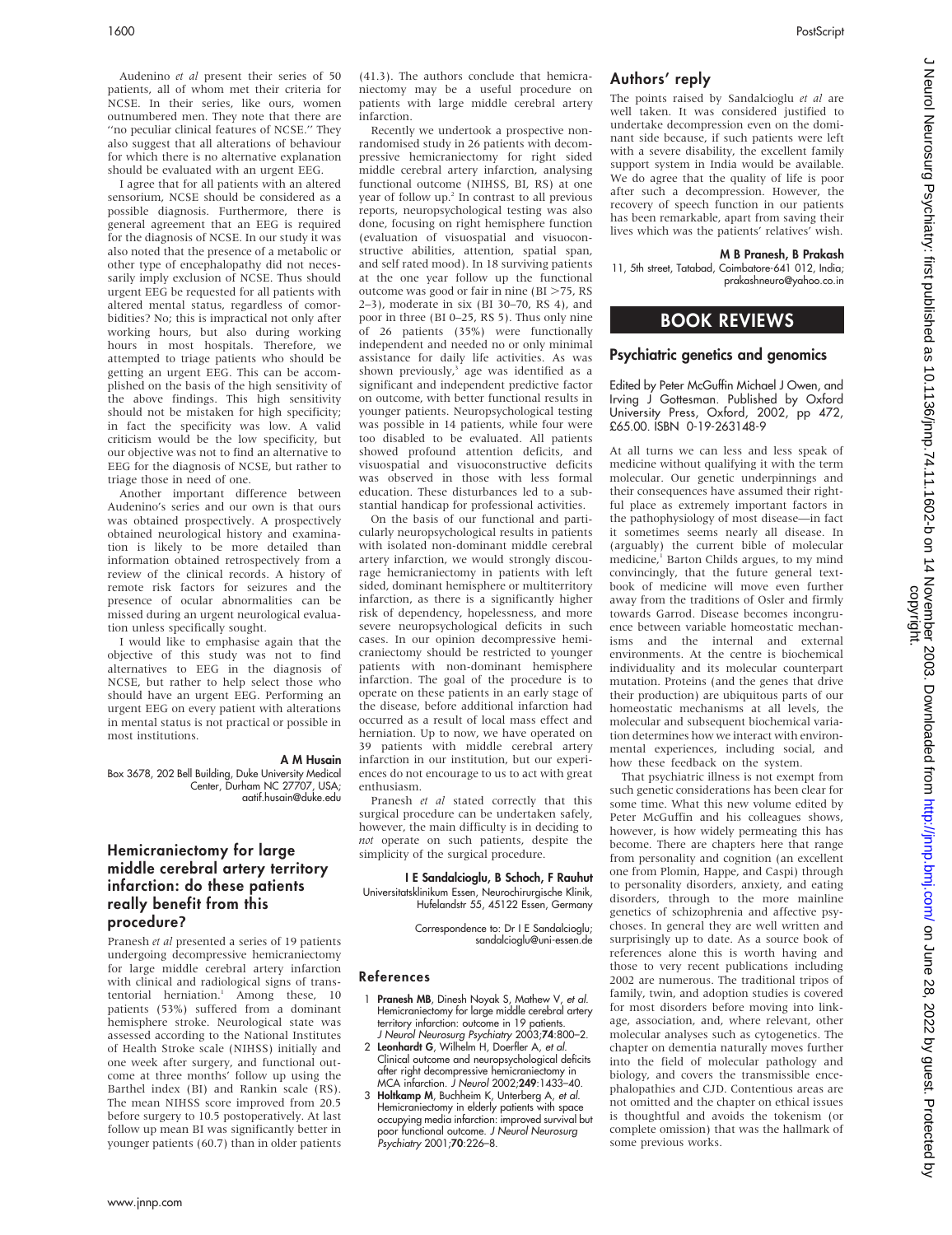Are there any drawbacks? There are always some to be found and as usual these may simply reflect bias on the part of the reviewer. The chapter on mental retardation is exceptionally short given its huge clinical importance (mental retardation and epilepsy together are the most common of all neurological conditions) and the recent explosion of interest in the genetic (and epigenetic) phenomena involved. However, this is a relatively small quibble; it is a well produced and worthwhile volume. On the reviewer's copy the edges of many chapters are already very well thumbed and grubby, which is as good a recommendation as any.

W J Muir

1 **Childs B**. A logic of disease. In: Scriver CR, Childs B, Kinzler KW, eds. The metabolic and molecular bases of inherited disease. Vol. I. New York: McGraw-Hill, 2001:129–153.

## Psychiatric and cognitive disorders in Parkinson's disease

Edited by Sergio E Starkstein and Marcelo Merello. Published by Cambridge University Press, Cambridge, 2002, pp 160, £47.50. ISBN 0-521-66305-9

This comprehensive account of the common (but frequently overlooked and under treated) emotional and cognitive aspects of Parkinson's disease is thoughtfully organised and well written. The two authors have presented their material in a consistent manner, free from the difficulties (for example, redundancy) often associated with multiauthored texts. Tables and illustrative clinical vignettes are helpful. References are up to date and thorough. In general, the book is well edited (although the two figures demonstrating the cortico-subcortical connections need revision). The text itself is less than 200 pages and is relatively easy to read in its entirety, but each chapter can stand alone.

The first few pages briefly highlight the content of and rationale for each of the chapters. The next 50 pages provide a useful background for the non-movement disorder specialist. Chapter two reviews motor features and their treatment. Interestingly, the discussion on surgical approaches is as long as the discussion of pharmacotherapy. This probably reflects the fact that deep brain stimulation is becoming more widely available. The third chapter provides a concise but thorough and clearly presented overview of the differential diagnosis of Parkinson's disease, with a very relevant discussion of dementia with Lewy bodies. The discussion of Alzheimer's disease might have been enhanced by a note that these patients can sometimes have "pseudoparkinsonism", characterised by paratonia and gait apraxia (rather than true rigidity and a parkinsonian gait). Chapter four (the one chapter devoted solely to cognition) effectively conveys the notion that dementia in Parkinson's disease may be not be a homogeneous phenomenon. The authors make the interesting point that bradyphrenia may be accounted for solely by depression and/or incipient cognitive decline. Chapter five (Depression in Parkinson's disease) highlights how common depression is in this illness and provides evidence that untreated depression may result in cognitive decline, making a strong case for early recognition and treatment of depression. Chapter six includes a discussion of anxiety, apathy, and the debatable concept of a distinct premorbid personality type. Chapter seven mainly focuses on dopaminergic drug induced psychosis. Chapter eight deals with the treatment of depression and psychosis. The appendix consists of several Parkinson's disease specific scales but does not include other scales commonly used to evaluate depression and anxiety in Parkinson's disease.

Because controlled release tends to have lower bioavailability, many neurologists would reduce the total dose of levodopa when switching to immediate release preparations. The figure demonstrating the treatment of psychosis in Parkinson's disease suggests that one should check blood and urine for infection or metabolic problems, then check a CT scan before proceeding. Except in unusual circumstances, most Parkinson's disease specialists would not embark on such an extensive diagnostic investigation. The suggestion that severe psychosis warrants mandatory admission and that one should consider stopping all anti-Parkinson's disease medication does not reflect typical practice and could, in fact, be dangerous because of the risk of an NMS like syndrome. One would not necessarily want to use this book as a reference for specific treatment guidelines and/or dosing of medications. Dosages are not always discussed (for example, for quetiapine) and a few statements are subject to disagreement. In their discussion about unpredictable levodopa responses, the authors appropriately suggest switching from controlled release levodopa to more frequent doses of an immediate release formulation but state that one should keep the same total daily levodopa dosage.

In summary, this well written book will enable readers to have an up to date and well rounded knowledge base regarding the cognitive and psychiatric aspects of Parkinson's disease and would be quite helpful to all clinicians (including neurologists and nonneurologists) who deal with Parkinson's disease patients.

#### I Hegeman Richard

## Surgical treatment of Parkinson's disease and other movement disorders

Edited by Daniel Tarsy, Jerrold L Vitek, and Andres M Lozano. Published by The Humana Press, Totowa, 2002, pp 353, US\$165.00. ISBN 0-86903-921-8353

The editors have assembled a panel of leading experts to produce this book, which is well referenced and its black and white figures nicely produced. The book is predominantly concerned with the role of stereotactic surgery for movement disorders and this subject is examined in depth. The book is divided into four parts. The first section recounts, in three chapters, the rationale for surgical therapy. The circuitry and physiology of the basal ganglia are reviewed along with the historical development of surgery for Parkinson's disease.

The second and main part of the book describes the surgical management of Parkinson's disease and tremor patients, including patient selection and assessment, target selection and localisation, operative

techniques, neuropsychological evaluation, and in situ programming of deep brain stimulators. This section also contains separate chapters on thalamotomy, pallidotomy, subthalamic nucleotomy, and deep brain stimulation of the thalamus, globus pallidus, and subthalamic nuclei. Within these chapters there is a rich diversity of opinion, which is one of the great strengths of this book and reflects this rapidly expanding field.

The third section reviews the surgical treatment of focal and generalised dystonia. This is presently a very exciting field and the relevant chapters detail experience with thalamotomy, pallidotomy, and pallidal stimulation as well as the roles of intrathecal baclofen pumps and peripheral denervation procedures for managing dystonic patients.

The final part of the book, labelled Miscellaneous, describes the use of PET for examining the changes in activity in the cerebral circuitry of movement disorder patients undergoing surgery. Finally, there is an account of the role of fetal transplantation and future surgical therapies for the treatment of Parkinson's disease.

This book provides the reader with considerable penetration into the rapidly expanding field of movement disorder surgery. I found it fascinating and informative. It has a place in the hospital or university neuroscience library and I particularly recommend it to neurologists, neuropsychologists, neurosurgeons, and research fellows who wish to have an overview and/or develop their interest in stereotactic surgery for movement disorders.

P Bain

## Concise guide to neuropsychiatry and behavioural neurology, 2nd edition

Edited by Jeffrey L Cummings and Michael R Trimble. Published by American Psychiatric Publishing Inc, Washington DC, 2002, pp 246, US\$29.95. ISBN 1-58562-078-5

Cognitive neurology is on the up. In Britain, at least, the numbers of trainee neurologists who aim to make this their focus of interest is—at last—increasing. And this is not only because of the attraction of the bright, kaleidoscopic lights of functional imaging! No, some neurologists in the making appreciate that perhaps there is a great deal still to be said for the careful assessment of patients with both focal and diffuse brain lesions. Not only does this offer an important insight into normal brain function, but it is critical for the development of therapies for cognitive impairments. So, is this handbook a helpful contribution to the renewed interest in cognitive function?

It certainly does have several features to recommend it. It is compact, to the point, and gives references to important papers in the literature. It covers a vast amount of neurology and neuropsychiatry in a breathtaking short format. However, although brevity is often to be admired, there is a danger that some of the points being made are going to be appreciated only by those who already know what you are talking about. This surely should not be the aim of a handbook that is aimed at trainees. Moreover, attempts to make things concise can sometimes lead to important omissions. In this text, for example, there is a small section on simultanag